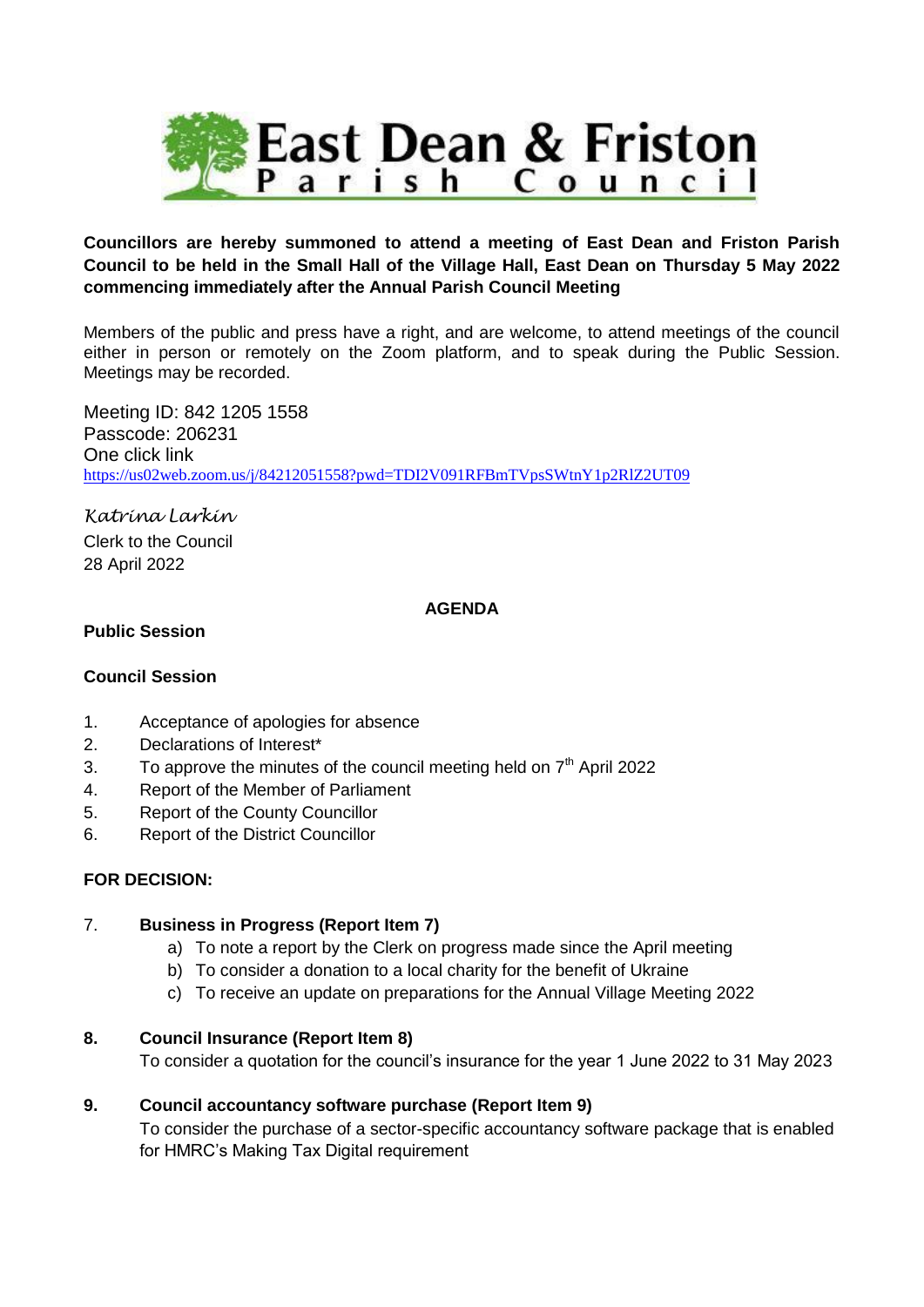# **10. Neighbourhood Plan (Report Item 10)**

a) To note the brief supplied by the South Downs National Park Authority

-------------------------------------------------------------------------------------------------------------------------

- b) To consider the budgetary implications
- c) To review the Terms of Reference of the Steering Group and to appoint a Chair

# 11. **Workplace Pension Scheme (Report Item 11)**

To approve the provision of a staff workplace pension scheme as required by the Pensions Regulator

## **12. Platinum Jubilee Events Update (Report Item 12)**

To note the contents of the report and agree to provide assistance with implementing the programme of events as planned.

## **13. Payments and Receipts (Report Item 13 to follow)**

- a) To approve payments for May 2022 and note receipts for April 2022
- b) To note the accounts provided by the Community Watch for 2021/22

### **FOR NOTING:**

14. Urgent Items not on the Agenda which the Chair is of the opinion should be considered as a matter of urgency but not decision.

### 15. **Reports**

- a) Chair of the Council
- b) Planning Committee to note the draft minutes of the committee meeting held on 26 April 2022
- c) Finance to note the Budget Monitoring Report for Month 1, 2022/23 (Report Item 15c to follow)
- d) Traffic Management Working Group
- e) Rights of Way and Highways to note the draft minutes of the county liaison meeting (Strengthening Local Relationships), held on  $28<sup>th</sup>$  April 2022, if available
- f) Tree Warden
- g) Recreation Ground
- h) Environment

## 16. **Correspondence (Report Item 16)**

To note a report by the clerk on correspondence received

## 17. **Dates of next meetings:**

- a) **Annual Village Meeting - Friday 20th May 2022**
- b) **Ordinary June parish council meeting - Thursday 9th June 2022** (second Thursday in the month because of the Jubilee Bank Holiday on 2<sup>nd</sup> June)
- --------------------------------------------------
- **\* Declarations of Interests –** Councillors are reminded to make any declarations of Disclosable Pecuniary Interests or other Interests that they may have in relation to items on this Agenda. Notice should be given at this point in the Meeting of any intended declaration. The nature of the interest should be declared at the commencement of the item or when the